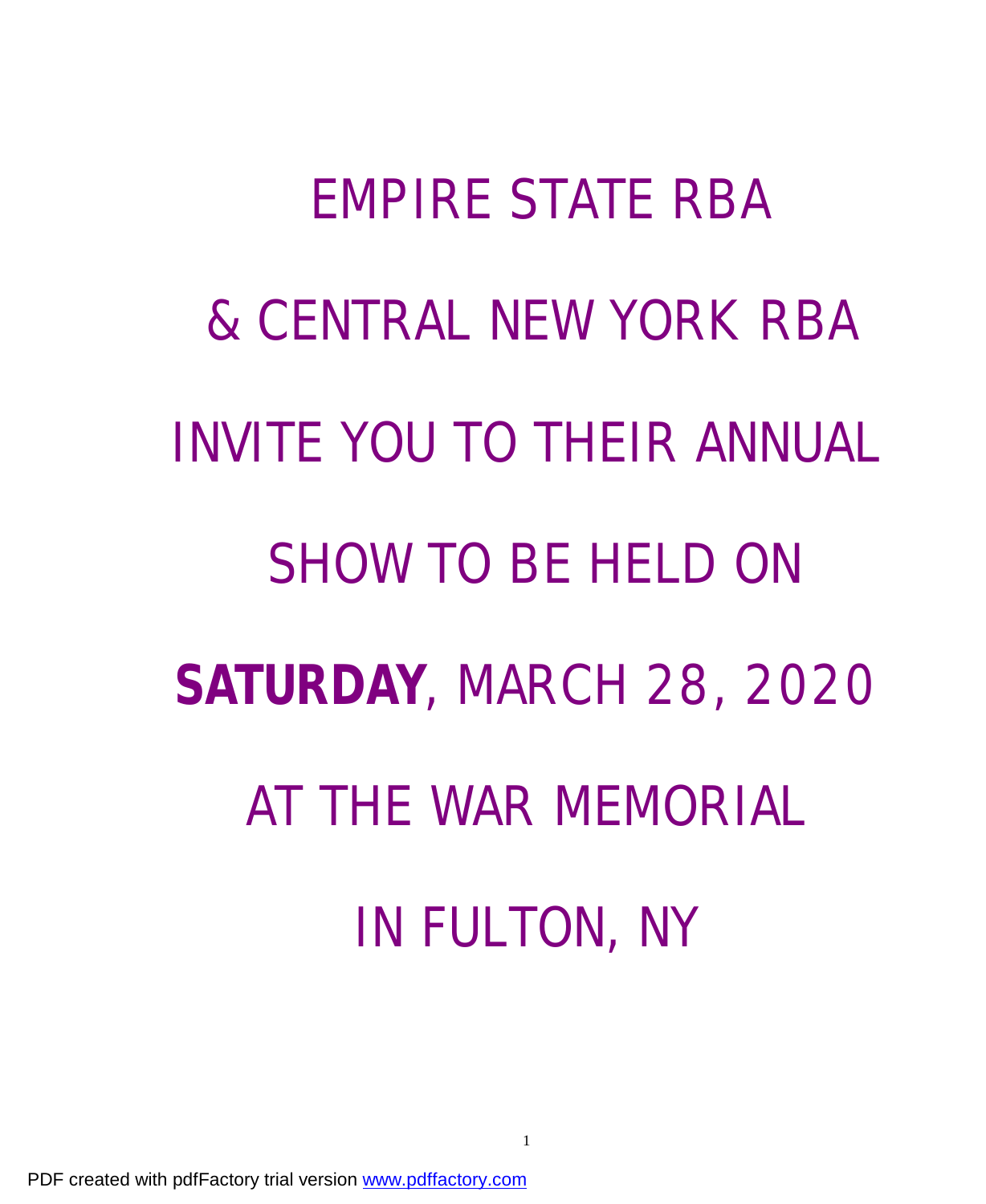## Sanctioned Breeds

AMERICAN CHIN ANGORAS\* ARGENTINE BRUN CALIFORNIANS CAVIES CHECKERED GIANTS CINNAMONS\* DUTCH\* DWARF HOTOT\* ENGLISH LOPS\* FLEMISH GIANTS FRENCH LOPS\* HARLEQUIN\* HAVANAS\* HIMILAYANS HOLLAND LOPS\* JERSEY WOOLY LIONHEADS\* MINI LOPS\* MINI REX\* MINI SATINS\* NETHERLAND DWARFS\* NEW ZEALAND\* POLISH\* REX\* SATIN SILVER FOX\* TAN\*

\*Denotes Youth Sanction. Sanctioned Breeds based on last year's total of breeds 10 and over in breed.

If you wish to sanction a breed contact Venita no later than February 28, 2020

Entry deadline must be postmarked by March 21, 2020. Entry Fees, Open and Youth \$3.50 per rabbit per show. \$2.00 Fur. All day of show entry's \$5.50 per animal entered. Changes \$2.00 per animal per show. Canadian Entries will be accepted by phone on Monday, March 23rd from 6-9PM. Call Venita at 315 382 6529. Changes **ONLY** by e-mail at no charge thru **Wednesday, March 26st**. ABSOLUTLY NOTHING ACCEPTED AFTER MARCH 26"!! NO EXCEPTIONS! Showroom will be open from 3-6 PM Friday evening; BUILDING OPENS AT 6:30am Show will start at 8AM sharp Saturday morning!

All entries Open and Youth for both shows to:

Venita Ackley 422 Kipp Road Parish, NY 13131 315 382 6529 *EMAIL ADDRESS: [ackleyv@gmail.com](mailto:ackleyv@gmail.com)*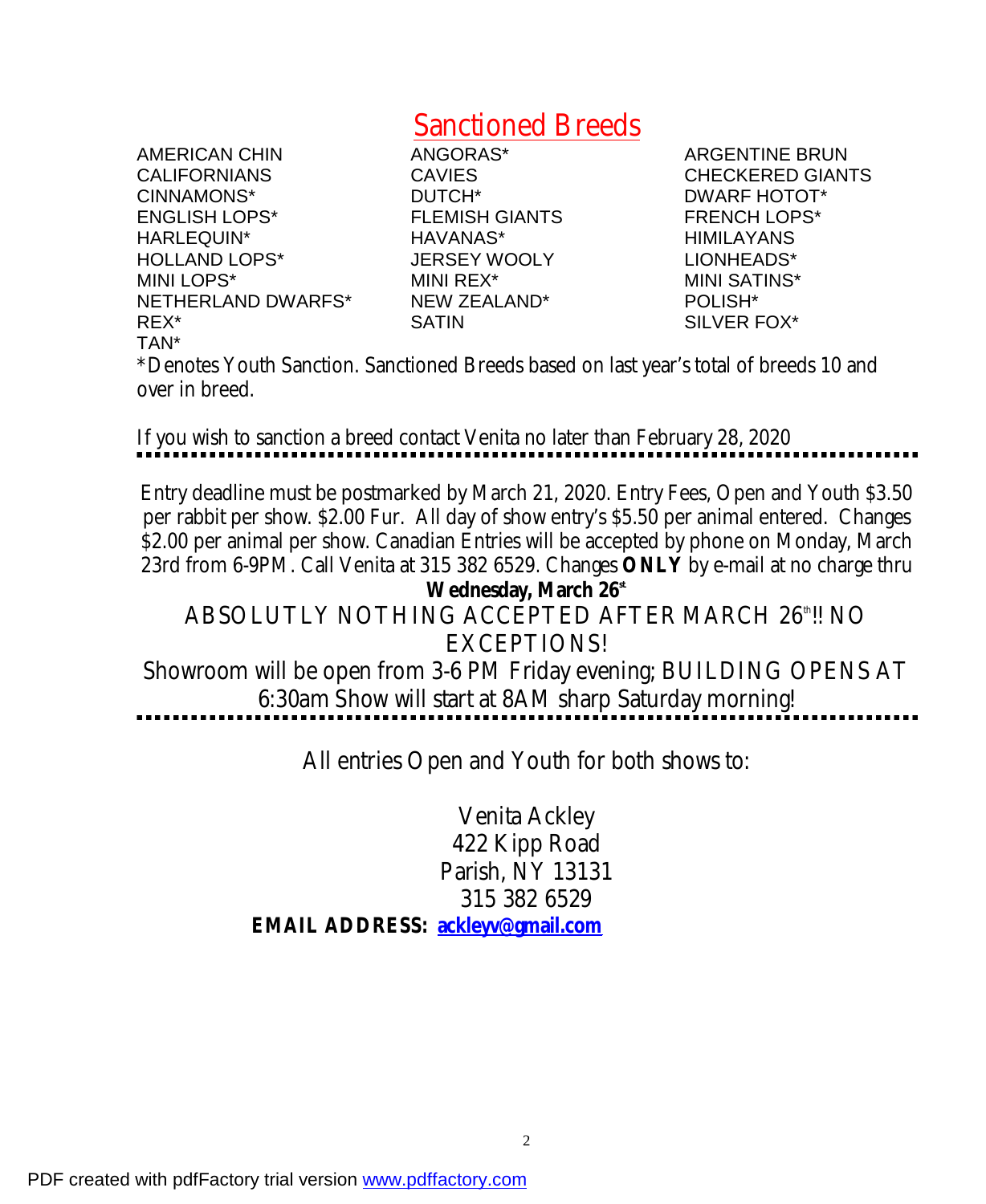**THE ARBA CONVENTION IS October 17-21 in Harrisburg, PA !** 

This is an official ARBA Sanctioned Show. Eric Stewart, ARBA Executive Director, 1925 S Main St Box 426, Bloomington, Ill 61702. Sanction Fee \$25.00 Open, \$20.00 Youth, Dues; Adults \$20.00-1 year, \$50.00 for 3 years. Youth \$12.00-1year, \$30.00- 3 years. H/w \$30.00-1 year. \$75.00-3years. Family \$30.00 plus \$5.00 each Youth member.

# THIS IS A NEW YORK STATE SANCTIONED SHOW!

ALL CAVY ENTRIES MUST BE PRE\_ENTERED

### SANDY CARPENTER 3202 HASKINS ROAD BLOSSVALE, NY 13308 [scarpenter1963@yahoo.com](mailto:scarpenter1963@yahoo.com)

#### All Cavy Entries must be received by March 21st

Entry Fees \$3.50 per Cavy, all rules listed in catalog applying to the rabbit show will also apply to the Cavy show.

Judges Sheila Schwartz-Zych and Valerie Horning Top three open breeds will receive awards for BOB. BOS for the top three breeds will receive rosettes. Remaining breeds will receive ribbons. Trophies for BIS and BIR winners.

**If you need a place to stay we would suggest the "Red Roof Inn" , 930 So. First St, Fulton, NY Phone 315 593-2444. Tell them you're with the rabbit show. Restaurant and Lounge on site**.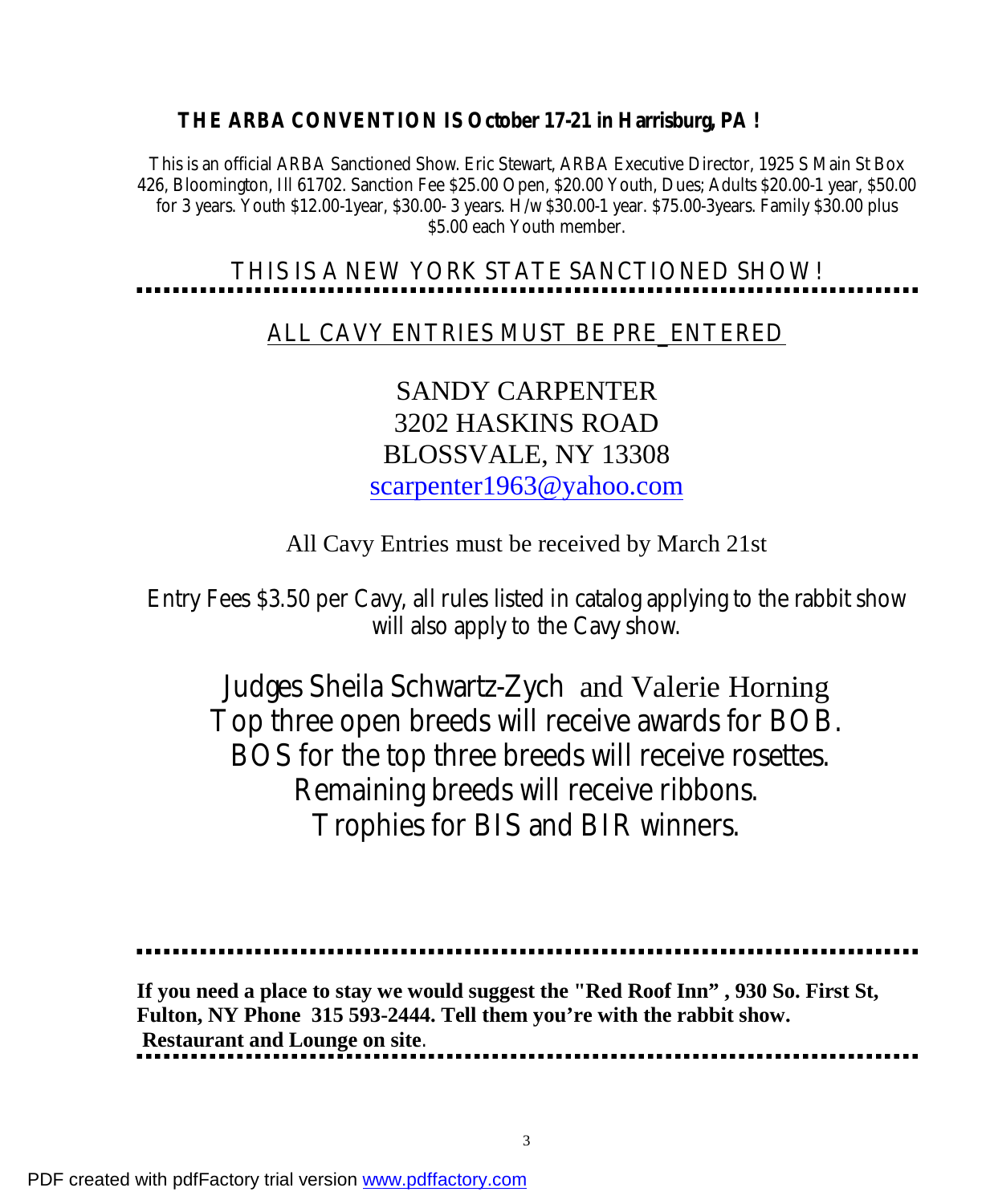Show Secretary: Venita Ackley **Assistant:** Debbie Vecchio 315 382 6529 315 532 2428 [ackleyv@gmail.com](mailto:ackleyv@gmail.com) **[dvecchio12@yahoo.com](mailto:dvecchio12@yahoo.com)**

Show Superintendent: Dan Kipp - 315) 380-9771 - [\(skipp254@gmail.com\)](mailto:(skipp254@gmail.com))

Breakfast & Lunch will be served. Please note- we have limited tables in the kitchen area. These tables are to be used ONLY by those that purchase food from the club. Please don't bring in food from outside and plan to use the kitchen area tables to eat!! Our club members work hard to supply you with good and very reasonably priced food!! Tables may be used for other purposes before 10:00 am and after 2:00 pm.

#### **Be sure to check our great Raffle Table!**

Our official ARBA Registrar for the day will be Jennifer Burr.

#### **EMPIRE/CNY SHOW RULES**

**This is an official ARBA show and will be governed by the latest rules of such.** 

- **1. All Open & Youth rabbits for all shows will be judged by private ear number.**
- **2. All rabbits must be permanently and legibly tattooed in left ear.**
- **3. All carrying cages must have leak proof bottoms.**
- **4. Exhibitors will be responsible for carrying their own rabbits to and from judging table. To avoid delays– the 2 call rule will apply.**
- **5. ESRBA/CNY reserves the right to substitute judges if necessary.**
- **6. Sick animals will be removed from showroom and entry fee will be forfeited.**
- **7. Anyone causing a disturbance or trying to intimidate a judge will be asked to leave and their entry fee will be forfeited.**
- **8. All returned checks will be charged a \$25.00 fee the first and second time they are deposited.**
- **9. All children must be supervised.**
- **10. No alcoholic beverages in showroom.**
- **11. Due to limited space we have room for only 1 vendor, all other vendors must set up outside.**
- **12. Ribbons will be given through 3rd place. All trophies, paybacks, etc. must be picked up at Secretary's desk. None will be mailed.**
- **13. Grooming tables, chairs, WILL NOT be allowed in showroom.**
- **14. NO DOGS CATS BIRDS ETC. will be allowed in showroom.**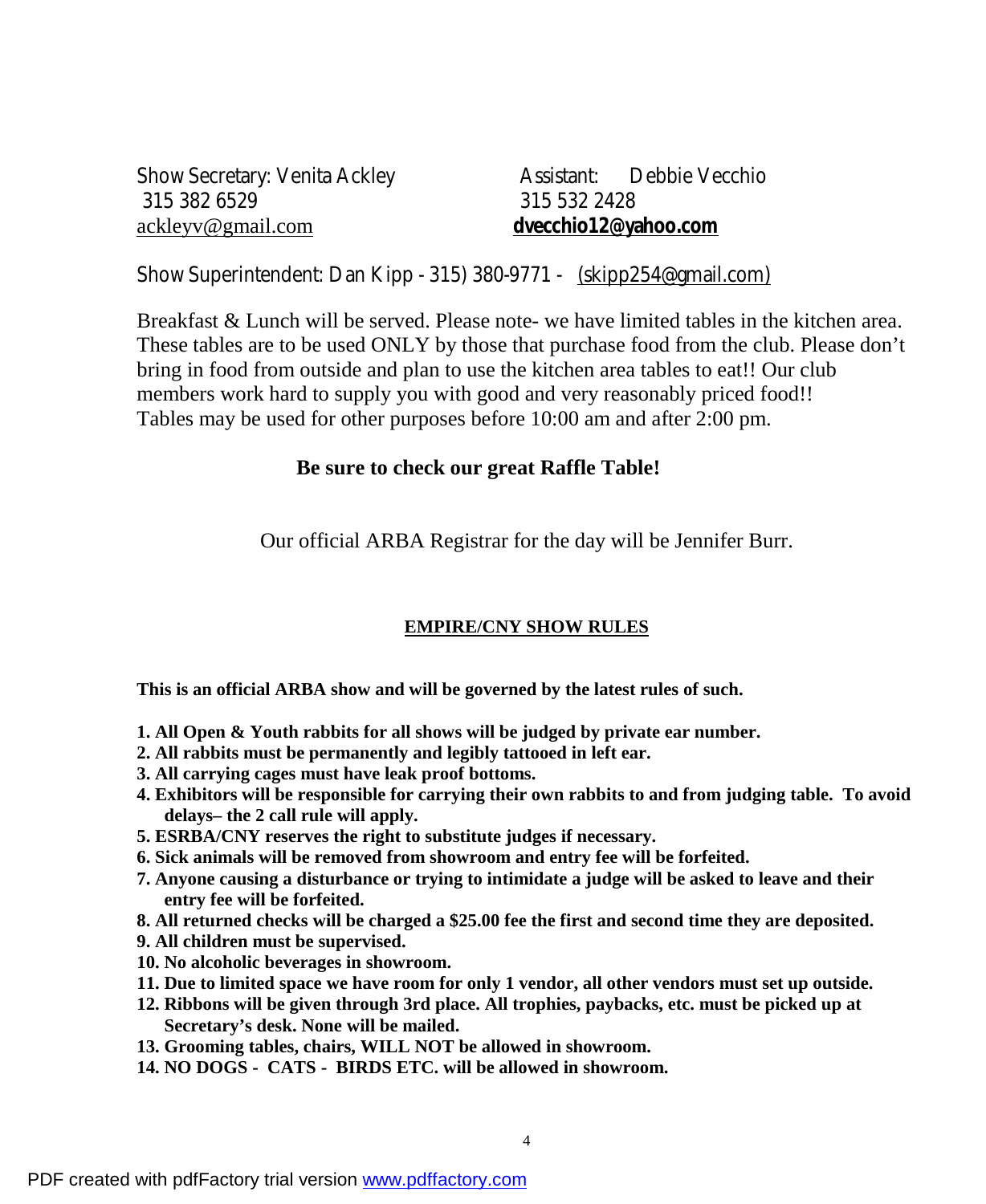- **15. We will have a separate area for cavies, blowers for Angoras.**
- **16. There must be 10 or more SHOWN in each breed before a trophy or payback will be given, unless specified otherwise.**
- **17. REMARK CARDS WILL NOT BE USED. If you would like a remark card to be used during judging, we will have them available at Secretary's desk. You must fill out your own and bring to writer at judging. It is the writer's responsibility to complete your card if you request it.**
- **18. All Youth entries must be carried by a Youth Breeder!**
- **19. Exhibitor must pick up check-in sheets and verify entry. All scratches done at judging table.**
- **20. NO CHANGES DONE AT JUDGES TABLE unless approved by show secretary.**

**21. Due to limited space – No chairs or grooming tables will be allowed. If an exception is necessary, you must get prior approval from the Show Superintendent.** 

Directions to the Show: From Rt 481 to Fulton, turn left on Rt 3 (Broadway) at Wendy's. Go over Oswego River and railroad tracks. Fulton War Memorial is on left before the tracks. OR go to Mapquest.com and enter information for Fulton Municipal Building, 609 W Broadway, Fulton, NY 13069.

Kate Smith Conklin Kevin Stanford Mike Ross Pete Velchek Nichole Bortz Steven Buell Johnny Haussner Kyle Yaccabucci Joe Collucci Donna Grimm Katie Reilly

EMPIRE/CNY will provide awards for both A & B shows for all sanctioned BOB and BOS breeds providing there are 10 or more in breed. All other winners will receive special rosettes.

**^^^^^^^^^^^^^^^^^^^^^^^^^^^^^^^^^^^^^^^^^^^^^^^^^^^^^^^ APPLE COUNTRY** is our vendor. You can preorder at (203)800-6881 or email to [applecountrysupply@gmail.com.](mailto:applecountrysupply@gmail.com) **^^^^^^^^^^^^^^^^^^^^^^^^^^^^^^^^^^^^^^^^^^^^^^^^^^^^^^^** 

**Please Note:::: There will be no chairs, grooming tables or For Sale rabbits allowed in the show room. We have such a large show and room is so limited and at the same time we need a heated building with all the conveniences, so your cooperation is very important. If a chair is necessary, contact our show super Dan Kipp for prior approval.**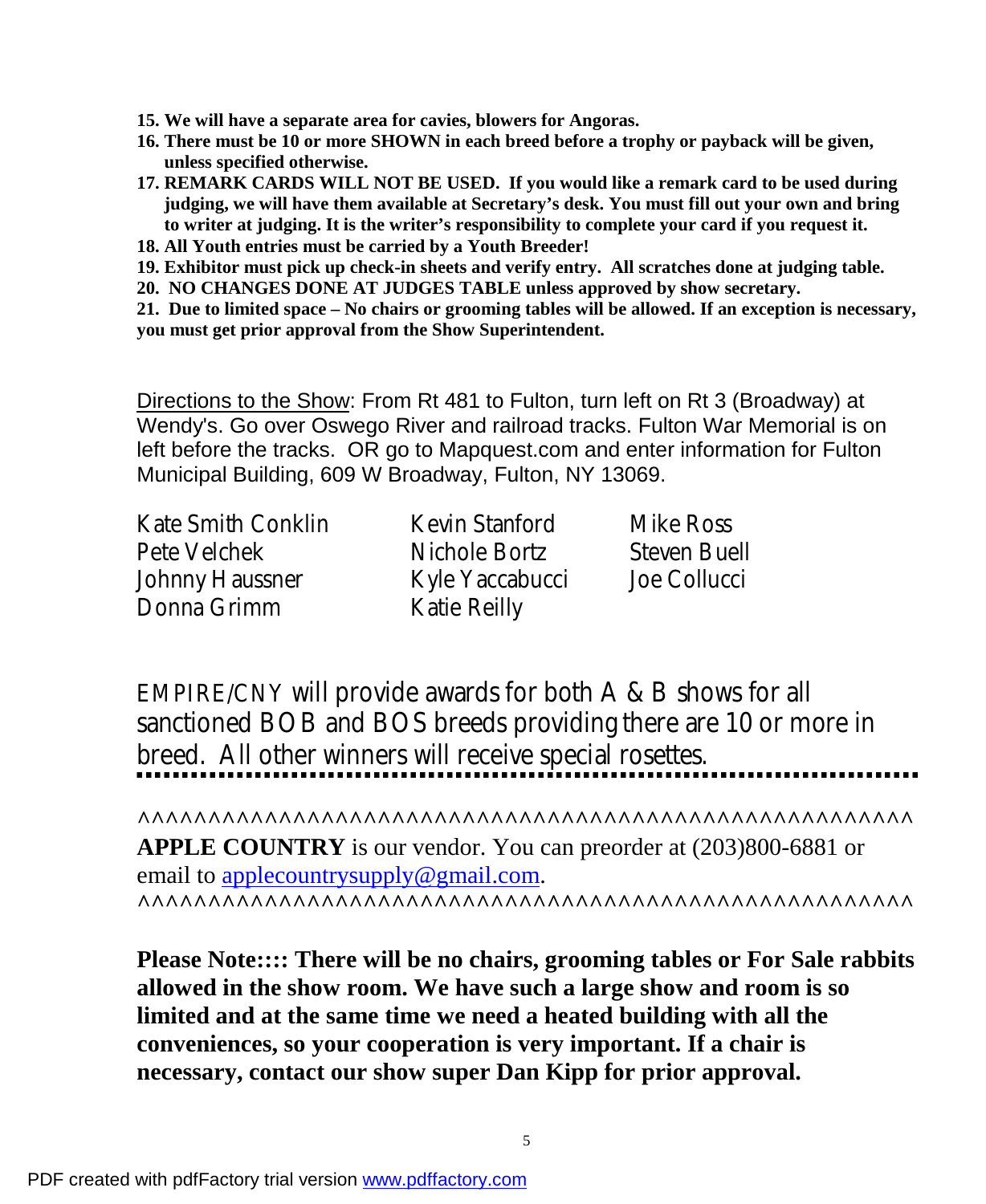#### **The "for sale" rabbits can be placed in the area across from the kitchen. Thank you**

|       |              |                                              | <b>Empire/CNY Rabbit Breeders Association</b>                                                       |            |     |
|-------|--------------|----------------------------------------------|-----------------------------------------------------------------------------------------------------|------------|-----|
|       |              |                                              | E-Mail entries will be held responsible for their fees if a no-show.                                |            |     |
|       |              | Circle all shows you will be attending:      |                                                                                                     |            |     |
|       |              |                                              | Empire Open<br>Empire Youth<br>CNY Youth<br>CNY Youth                                               |            |     |
|       |              |                                              | If more room is needed copy or print this form and mail to Venita Ackley by deadline Of March 21st. |            |     |
|       |              | Make all Checks payable to Empire State RBA. | Youth will be shown first, followed by open.                                                        |            |     |
| EAR # | <b>BREED</b> | VARIETY                                      | CLASS/SEX                                                                                           | <b>FUR</b> | FEE |
|       |              |                                              |                                                                                                     |            |     |
|       |              |                                              |                                                                                                     |            |     |
|       |              |                                              |                                                                                                     |            |     |
|       |              |                                              |                                                                                                     |            |     |
|       |              |                                              |                                                                                                     |            |     |
|       |              |                                              |                                                                                                     |            |     |
|       |              |                                              |                                                                                                     |            |     |
|       |              |                                              |                                                                                                     |            |     |
|       |              |                                              |                                                                                                     |            |     |
|       |              |                                              |                                                                                                     |            |     |
|       |              |                                              |                                                                                                     |            |     |
|       |              |                                              |                                                                                                     |            |     |
|       |              |                                              |                                                                                                     |            |     |
|       |              |                                              |                                                                                                     |            |     |
|       |              |                                              |                                                                                                     |            |     |
|       |              |                                              |                                                                                                     |            |     |
|       |              |                                              |                                                                                                     |            |     |
|       |              |                                              |                                                                                                     |            |     |
|       |              |                                              |                                                                                                     |            |     |
|       |              |                                              |                                                                                                     |            |     |

 **Make check payable to Empire State RBA TOTAL \$ \_**